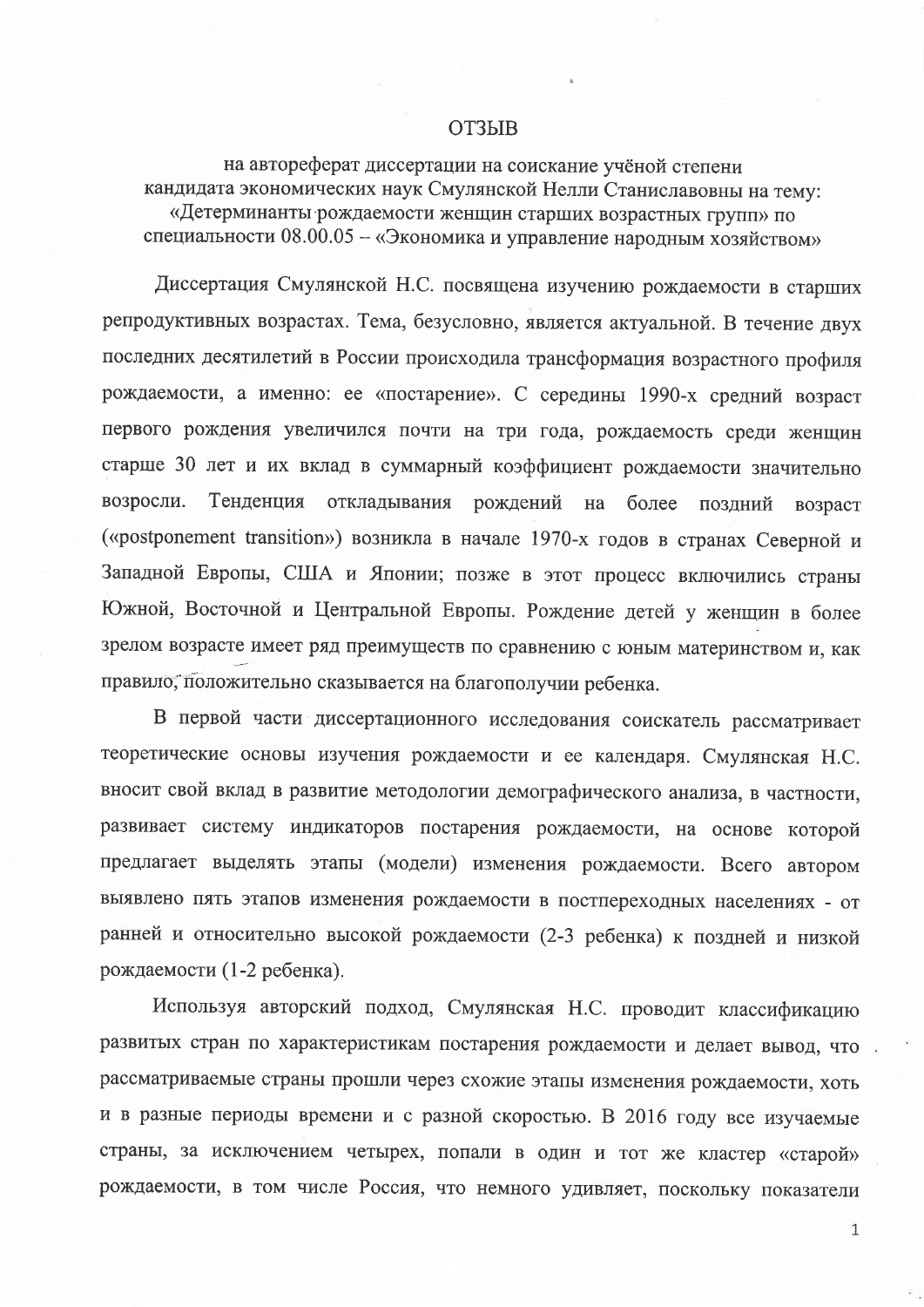календаря рождений в нашей стране все еще существенно отличаются от, скажем, Швеции или Норвегии. Жаль, что информационная база позволила включить в анализ только 16 стран; если бы список стран был расширен, возможно, выводы прозвучали бы более убедительно.

Судя по названию работы, центральное место в диссертации занимает изучение факторов, влияющих на принятие решения о рождении ребенка у женщин старшего репродуктивного возраста. Методом моделирования было выявлено, что ДЛЯ бездетных женщин старше 35 лет включенные в анализ факторы (демографические, социально-экономические, психологические - удовлетворенность теми или иными сторонами жизни) являются незначимыми, то есть в этом возрасте женщина принимает решение о рождении ребенка, учитывая только свое желание стать матерью. Для женщин, уже имеющих детей, фактором, оказывающим положительное влияние на решение о рождении еще одного ребенка, является удовлетворенность помощью в уходе за ребенком, тогда как количество рожденных детей и наличие занятости влияют отрицательно. К сожалению, из текста автореферата непонятно, на данных каких стран строилась модель и насколько она универсальна.

Анализируя региональные особенности рождаемости в России, автор выделяет четыре типа регионов с точки зрения постарения рождаемости и приходит к выводу, что российские регионы, как и разные страны, о чем говорилось выше, находятся на разных стадиях процесса возрастной перестройки рождаемости, но двигаются при этом в одном направлении.

Менее удачным представляется раздел, в котором Смулянская Н.С. дает рекомендации по проведению региональной демографической политики. Некоторые предложения автора выглядят утопичными, и в целом идея проведения разных типов семейной политики на территории одной страны, по нашему мнению, противоречит принципам социальной справедливости и равенства граждан.

В работе есть фактологические и лексические неточности. Начало разработки теорий демографического перехода датируется не серединой 20 века, как указывает автор, а более ранним периодом - книга А.Ландри «Демографическая революция»

 $\overline{2}$